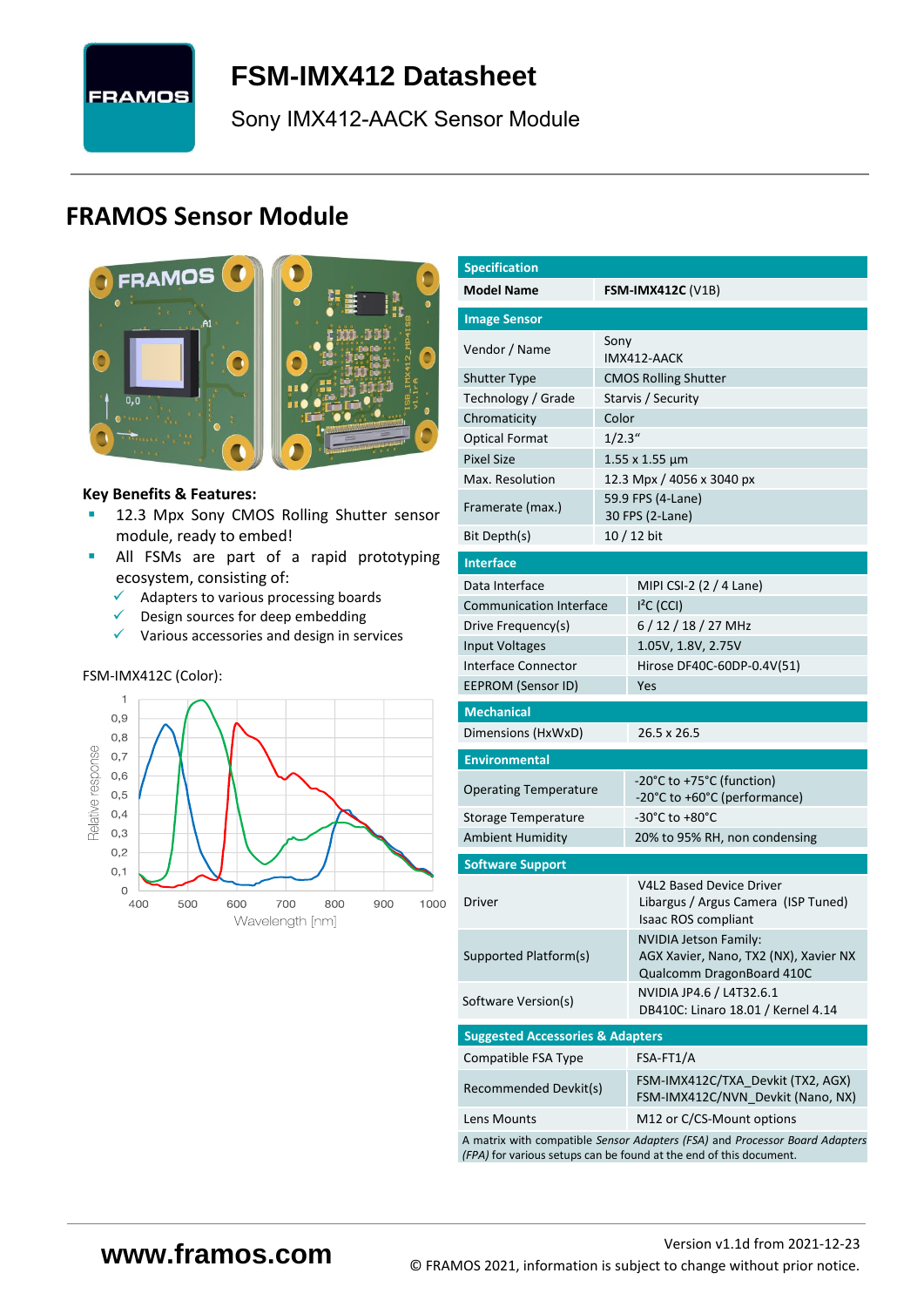#### **Mechanical Drawing**

**PAMOS** 



Sensor image optical center is in mechanical board center.

#### **Connector Pinout**

Type: [Hirose DF40C-60DP-0.4V\(51](#page-0-6)[\)](#page-0-6)  Mating Type: Hirose DF40HC(4.0)-60DS-0.4V(51)



Signals are routed directly from image sensor to connector. Details on specific signals are described in the respective image sensor datasheet.

# **www.framos.com**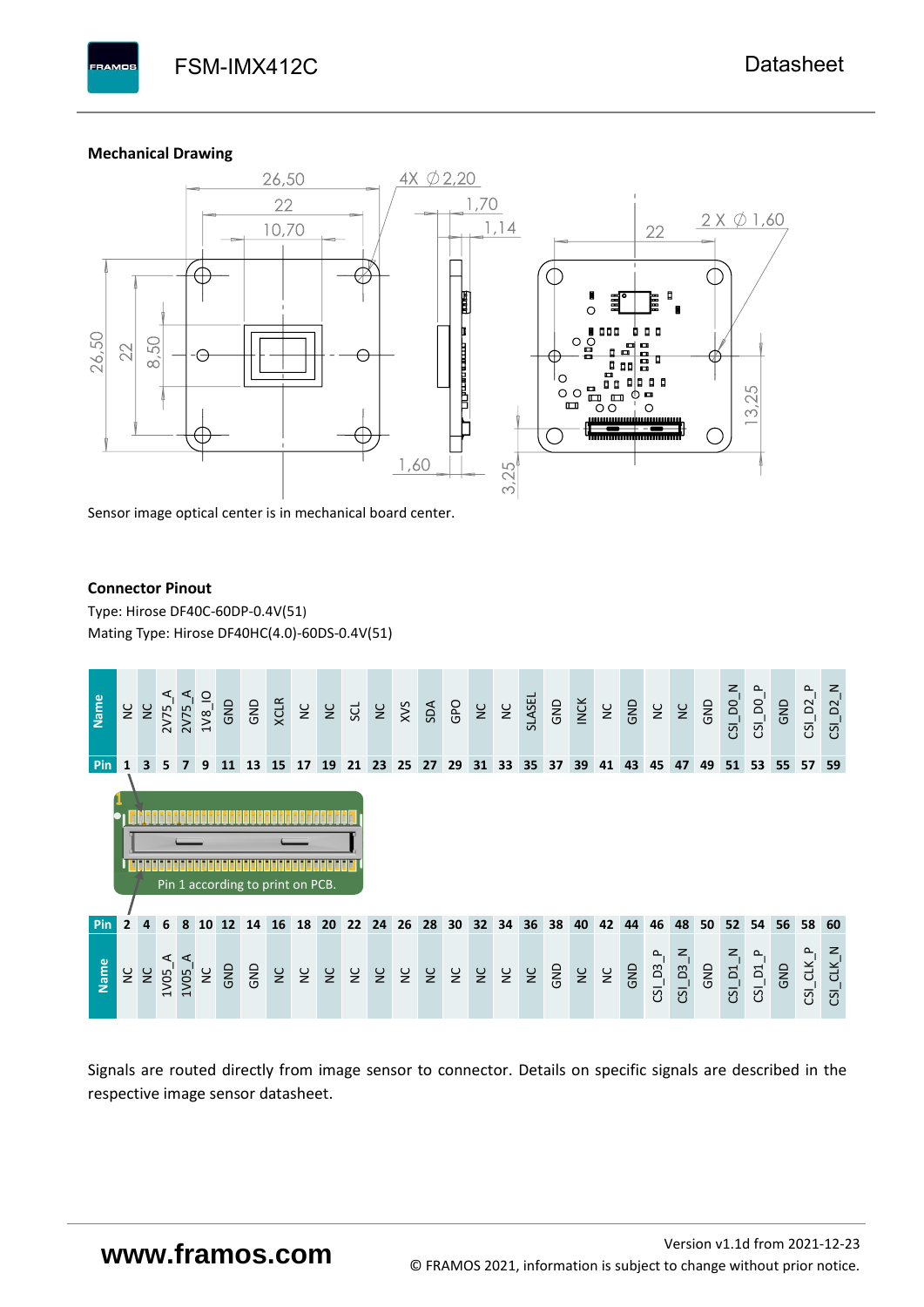FSM-IMX412C

## **Table of Contents**

FRAMOS

| 1 |       |  |
|---|-------|--|
|   | 1.1   |  |
|   | 1.2   |  |
|   | 1.2.1 |  |
|   | 1.2.2 |  |
| 2 |       |  |
|   | 2.1   |  |
|   | 2.1.1 |  |
|   | 2.1.2 |  |
| 3 |       |  |
|   |       |  |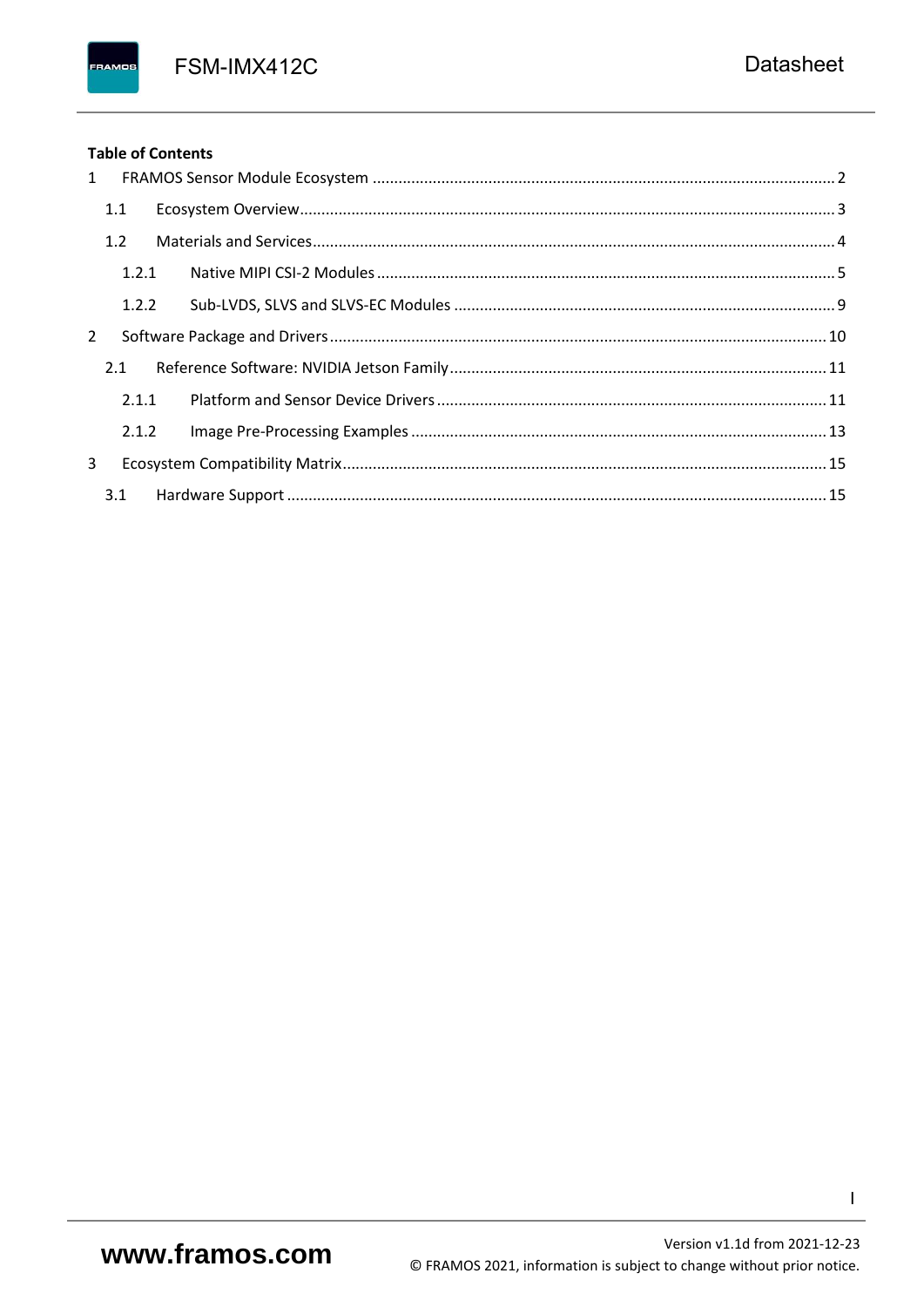# <span id="page-3-0"></span>**1 FRAMOS Sensor Module Ecosystem**

The FSM Ecosystem consists of FRAMOS Sensor Modules, Adapters, Software and Sources, and provides one coherent solution supporting the whole process of integrating image sensors into embedded vision products.

During the evaluation and proof-of-concept phase, off-the-shelf sensor modules with a versatile adapter framework allow the connection of latest image sensor technology to open processing platforms, like the NVIDIA Jetson Family or the 96boards.org standard. Reference drivers and sample applications deliver images immediately after installation, supporting V4L2 and an optional derivate API providing comfortable integration. Within the development phase, electrical design references and driver sources guide with a solid and proven baseline to quickly port into individual system designs and extend scope, while decreasing risk and efforts.

To simplify and relieve the whole supply chain, all FRAMOS Sensor Modules and adapters are optimized and ready for delivery in volume and customization with pre-configured lens holder, lens and further accessories.

#### **Off-the-Shelf Hardware**

- FRAMOS Sensor Modules (FSM) from stock, ready for evaluation and optimized for initial mass production.
- Versatile adapter framework, allowing flexible testing of different modules, on different processing boards:
	- FRAMOS Sensor Adapter (FSA): Everything the specific sensor needs for operation
	- FRAMOS Processor Adapter (FPA): Connect up to four FSM + FSA to a specific processor board
- From lenses, mechanics and cables, all needed imaging accessories from one hand

#### **Kickstart Software Package**

- Drivers with basic sensor integration:
	- V4L2 drivers for specific image sensors
	- Platform specific device tree overlays
- Streamlined V4L2 library (LibSV) with comfortable and generic C/C++ API
- Example applications demonstrating initialization, configuration and image acquisition

Further to the off-the-shelf hard- and software, the Ecosystem supports you on project basis with:

- Driver sources allowing the focus on application specific scope and sensor features
- Electrical references for FSA and FPA, supporting quick and optimized embedding of FSMs
- Engineering services via FRAMOS and its partners, allowing you to focus on your product's unique value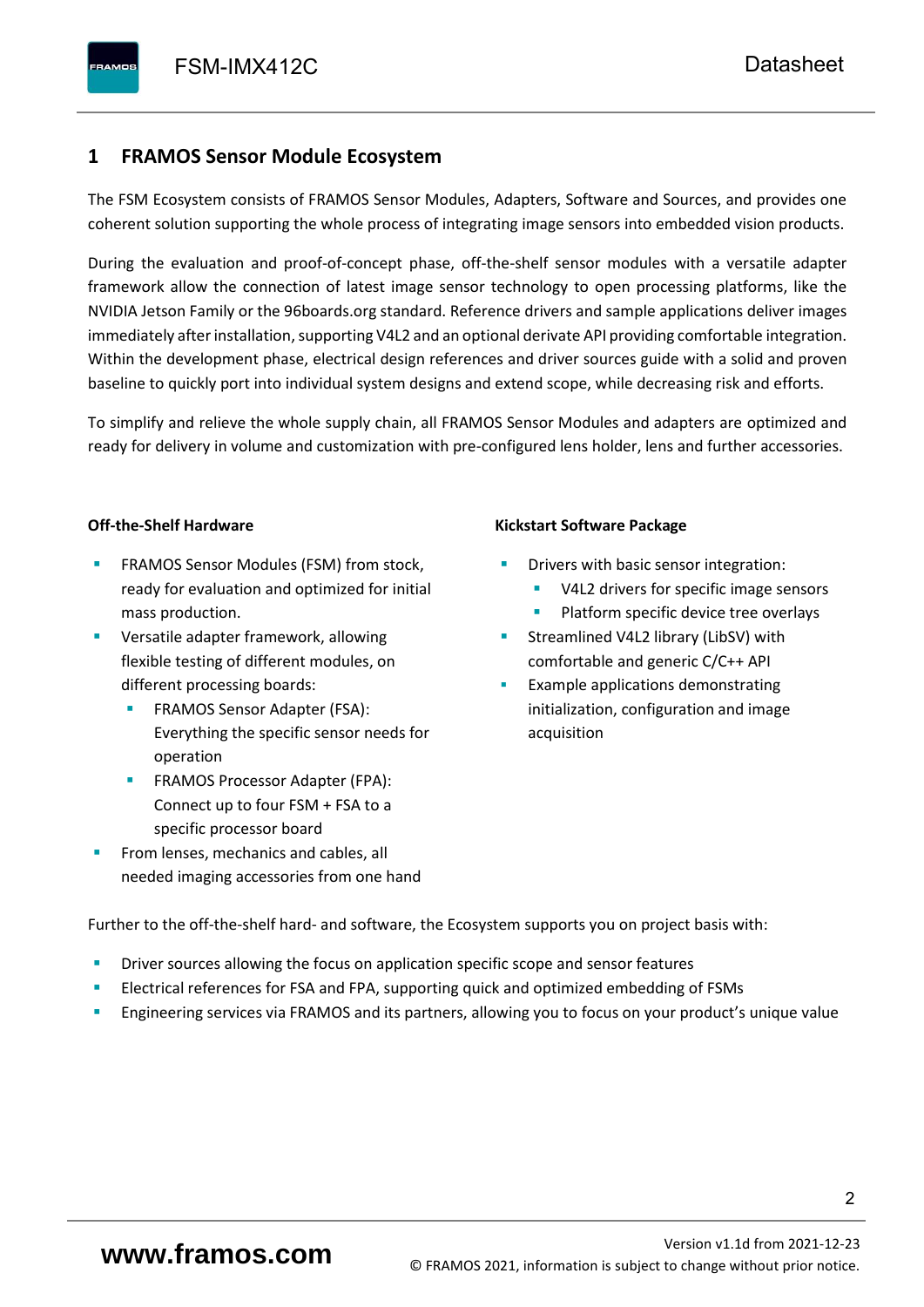# <span id="page-4-0"></span>**1.1 Ecosystem Overview**

**PAMOS** 

The figure below shows a map of compatibility with all components inside the Ecosystem. Every element (or hardware) and connection displayed in **Green** operates with native MIPI CSI-2 (D-PHY) data.



Every component and connection displayed in **Orange** or **Blue** operates with proprietary (Sub-LVDS, SLVS) or standardized (SLVS-EC) LVDS data, that requires further attention to the physical processing of the image data by either data conversion or specific FPGA IP. Users of MIPI CSI-2 based processing systems are supported by FSM specific data conversion located on dedicated FRAMOS Sensor Adapters (FSAs).



*Figure 1: Assembly of a typical Sensor Module Development Kit*

Specification and compatibility of all individual components are listed in the appropriate chapter of the full datasheet. Access to software and drivers is only granted with the purchase of the appropriate development kit. Electrical design sources, support and services are provided on individual basis, they are not part of the development kit or component purchase.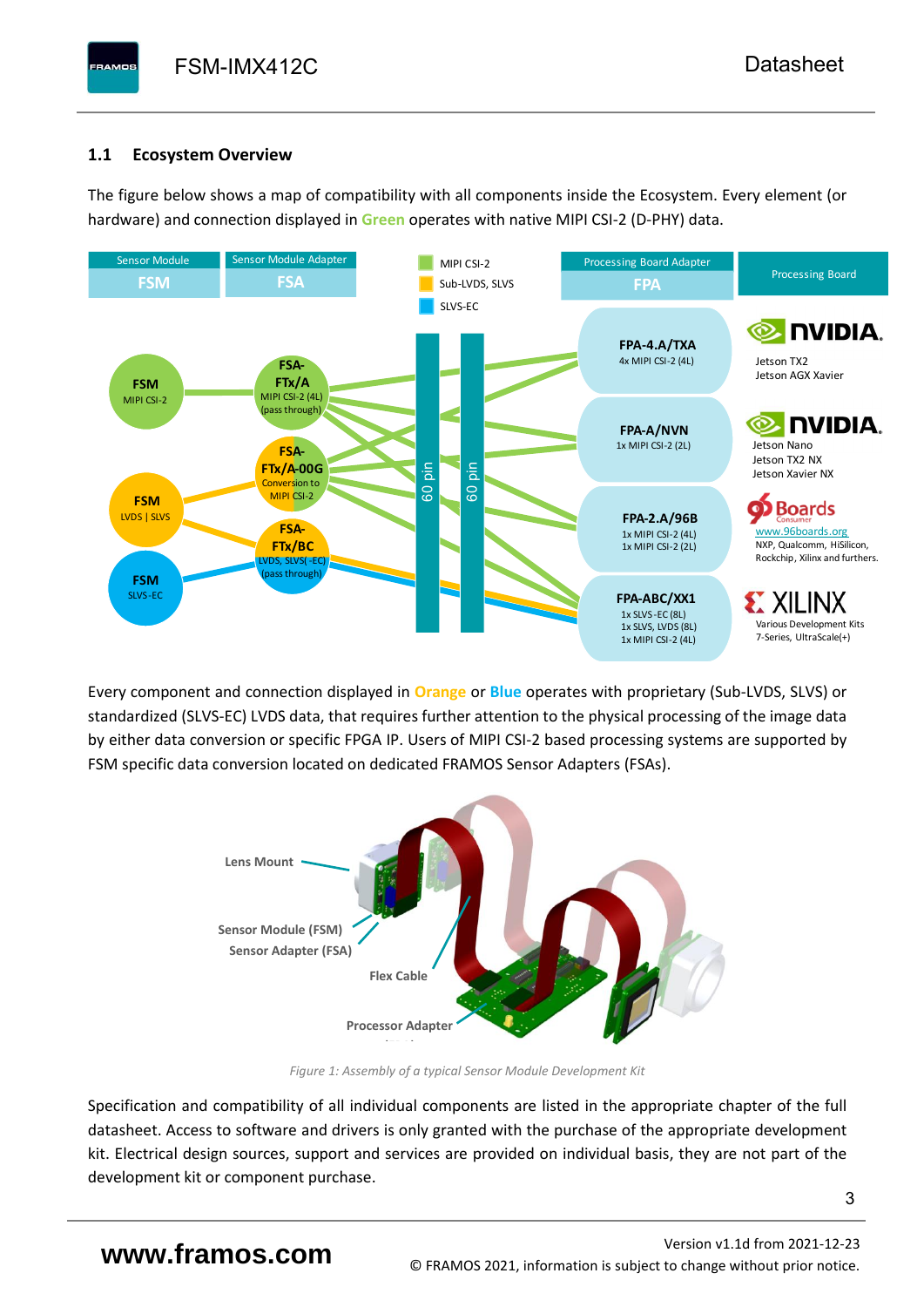#### <span id="page-5-0"></span>**1.2 Materials and Services**

Below you can find a list of materials and services as part of the FRAMOS Sensor Module Ecosystem.

#### **Hardware**

- **EXECTED FRAMOS Sensor Module Development Kits**
- **Individual Parts:** 
	- FRAMOS Sensor Modules
	- **FRAMOS Sensor Adapters**
	- **EXAMOS Processor Adapters**
	- **EXECTED** FRAMOS Module Accessories (Cables, Mounts)

**Software** (part of the Development Kit)

- Software Package for NVIDIA Jetson AGX Xavier, Nano, TX2, TX2 NX and Xavier NX
- Software Package for DragonBoard 410c (96Boards)
- **E** Xilinx FPGA reference implementation for SLVS-EC (Sony IMX421, IMX530)

#### **Design Sources** (on Project Basis)

- Software Driver Sources
- Electrical References for FSA, FPA (Schematics)

#### **Design Services**

- Off-the-shelf hardware customization including size, shape, connector and extended functionality
- Software customization and extension
	- Additional processor board support
	- Further sensor features and image (pre-)processing
- **■** Integration of additional sensors
- Optimization for volume production
- Lens assembly and alignment
- System / solution development
- Production and integration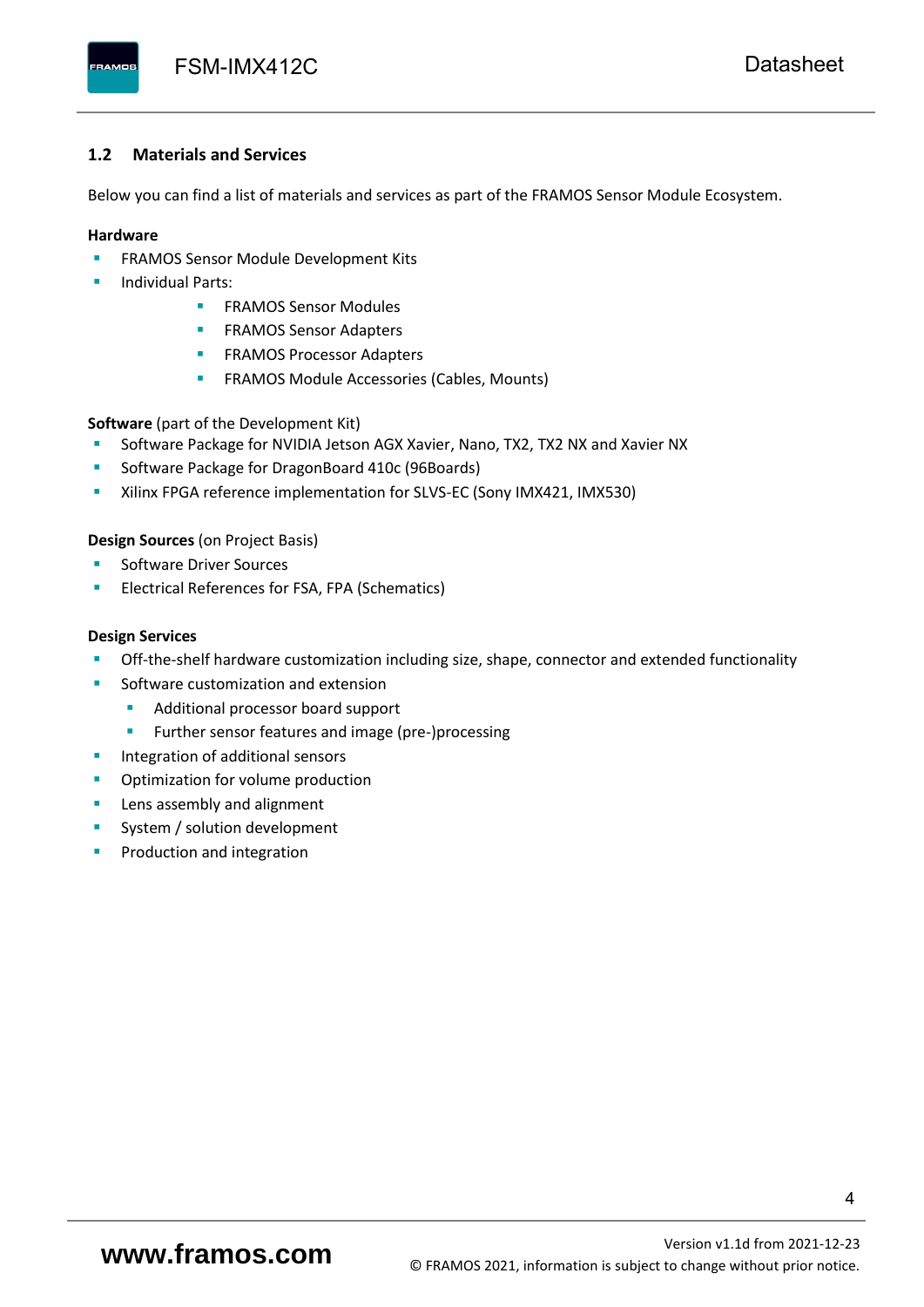## **1.2.1 Native MIPI CSI - 2 Modules**

#### **[Global Shu](#page-0-7)tters**

<span id="page-6-0"></span>

| <b>Model Name</b>                        | FSM-IMX297                      | <b>FSM-AR0144</b>            | FSM-IMX296                      | FSM-HDP230                             | <b>FSM-IMX565</b>                      |
|------------------------------------------|---------------------------------|------------------------------|---------------------------------|----------------------------------------|----------------------------------------|
| <b>Shutter Type</b>                      | <b>CMOS Global Shutter</b>      | <b>CMOS Global Shutter</b>   | <b>CMOS Global Shutter</b>      | <b>CMOS Global Shutter</b>             | <b>CMOS Global Shutter</b>             |
| <b>Technology</b>                        | Pregius (Gen2)(Bin)             |                              | Pregius (Gen2)                  |                                        | Pregius S (Gen4)                       |
| <b>Resolution [MP]</b>                   | 0.4                             | 1                            | 1.6                             | 2.3                                    | 12.3                                   |
| <b>Resolution [HxV]</b>                  | 728 x 544                       | 1280 x 800                   | 1456 x 1088                     | 1944 x 1204                            | 4128 x 3008                            |
| Max. Framerate [FPS]                     | 120.9 FPS (1-Lane)              | 60.3 FPS (2-Lane)            | 60.4 FPS (1-Lane)               | 59.9 FPS (4-Lane)<br>59.9 FPS (2-Lane) | 42.6 FPS (4-Lane)<br>22.3 FPS (2-Lane) |
| Mono / Color                             | Mono                            | Color / Mono                 | Mono                            | Color / Mono                           | Color / Mono                           |
| <b>Sensor Manufacturer</b>               | Sony                            | <b>ON Semiconductor</b>      | Sony                            | Pyxalis                                | Sony                                   |
| <b>Sensor Name</b>                       | <b>IMX297LLR /</b><br>IMX297LQR | AR0144CSSM /<br>AR0144CSSC   | <b>IMX296LLR /</b><br>IMX296LQR | HDPYX 230-G Mono<br>/ HDPYX 230-G RGB  | IMX565AAMJ-C /<br>IMX565AAQJ-C         |
| <b>Application / Grade</b>               | Sensing                         | Industrial                   | Sensing                         | Automotive                             | Industrial                             |
| <b>Optical Format [inch]</b>             | 1/2.9                           | 1/4                          | 1/2.9                           | 1/2.5                                  | 1/1.1                                  |
| Pixel Size [µm]                          | $6.9 \times 6.9$                | 3x3                          | $3.2 \times 3.2$<br>3.45 x 3.45 |                                        | $2.74 \times 2.74$                     |
| Pixel Bitdepth [bit]                     | 10 bit                          | 10 / 12 bit                  | 10 bit                          | 8/10/12/14/16<br>bit                   | 8/10/12 bit                            |
| Data Interface [Type]                    | MIPI CSI-2                      | MIPI CSI-2                   | MIPI CSI-2                      | MIPI CSI-2                             | MIPI CSI-2                             |
| Data Interface [# Lanes]                 | $\mathbf{1}$                    | 1/2                          | $\mathbf{1}$                    | 2/4                                    | 2/4                                    |
| <b>Communication Interface</b>           | $I2C$ (4-wire serial)           | $l^2C$                       | $I2C$ (4-wire serial)           | $I^2C$                                 | $I^2C$                                 |
| <b>Drive Frequency [MHz]</b>             | 37.125 / 74.25 / 54             | 6 to 48                      | 37.125 / 74.25 / 54             | 6 to 27                                | 37.125 / 54 / 74.25<br><b>MHz</b>      |
| <b>Input Voltages</b>                    | 1.2V, 1.8V, 3.3V                | 1.2V, 1.8V, 2.8V             | 1.2V, 1.8V, 3.3V                | 1.2V, 1.8V, 2.8V                       | 1.1V, 1.8V, 2.9V, 3.3V                 |
| <b>Supported Lens Mounts</b>             | M12 or<br>C/CS-Mount options    | M12 or<br>C/CS-Mount options | M12 or<br>C/CS-Mount options    | M12 or<br>C/CS-Mount options           | C/CS-Mount option                      |
| <b>Board Dimensions [mm<sup>2</sup>]</b> | 26.5 mm x 26.5 mm               | 26.5 mm x 26.5 mm            | 26.5 mm x 26.5 mm               | 26.5 mm x 26.5 mm                      | 26.5 mm x 26.5 mm                      |

**www.framos.com**

www.framos.com

 $\mathfrak{g}$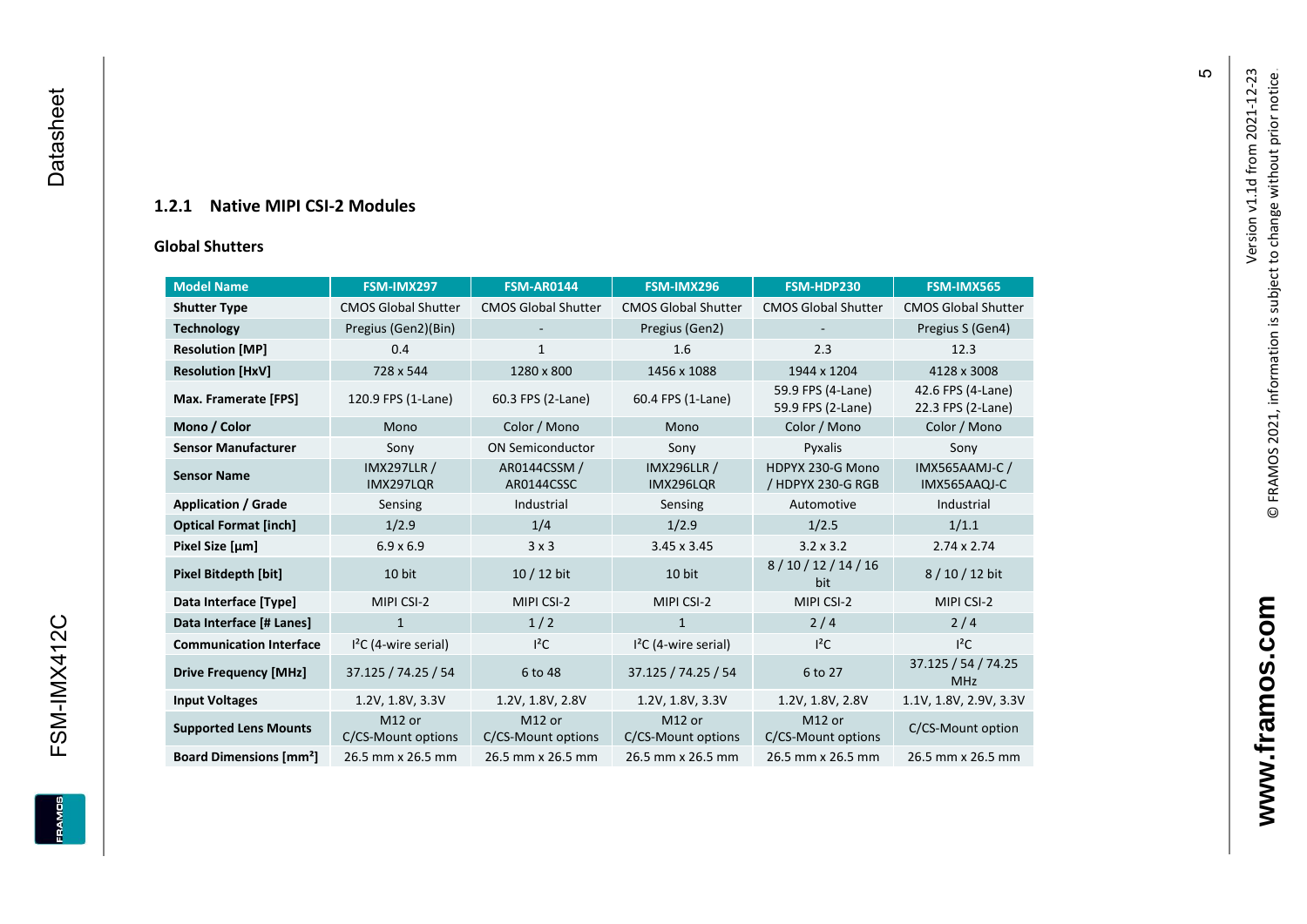#### **Rolling Shutters (Part 1/ 3 ) – up to 5 MP**

| <b>Model Name</b>                        | FSM-IMX327                         | FSM-IMX290                          | FSM-IMX462                                     | FSM-IMX464                         | FSM-IMX335                         | <b>FSM-AR0521</b>                  |
|------------------------------------------|------------------------------------|-------------------------------------|------------------------------------------------|------------------------------------|------------------------------------|------------------------------------|
| <b>Shutter Type</b>                      | <b>CMOS Rolling</b><br>Shutter     | <b>CMOS Rolling</b><br>Shutter      | <b>CMOS Rolling</b><br>Shutter                 | <b>CMOS Rolling</b><br>Shutter     | <b>CMOS Rolling</b><br>Shutter     | <b>CMOS Rolling</b><br>Shutter     |
| <b>Technology</b>                        | Starvis + NIR                      | Starvis + NIR                       | <b>Starvis</b>                                 | Starvis + NIR                      | <b>Starvis</b>                     |                                    |
| <b>Resolution [MP]</b>                   | 2.1                                | 2.1                                 | 2.1                                            | 4.2                                | 5                                  | 5                                  |
| <b>Resolution [HxV]</b>                  | 1920 x 1080                        | 1920 x 1080                         | 1920 x 1080                                    | 2712 x 1538                        | 2616 x 1964                        | 2592 x 1944                        |
| Max. Framerate [FPS]                     | 60 FPS (4-Lane)<br>60 FPS (2-Lane) | 120 FPS (4-Lane)<br>60 FPS (2-Lane) | 120 FPS (4-Lane)<br>60 FPS (2-Lane)            | 90 FPS (4-Lane)<br>30 FPS (2-Lane) | 60 FPS (4-Lane)<br>30 FPS (2-Lane) | 69 FPS (4-Lane)<br>34 FPS (2-Lane) |
| Mono / Color                             | Color                              | Color                               | Mono                                           | Color / Mono                       | Color / Mono                       | Color / Mono                       |
| <b>Sensor Manufacturer</b>               | Sony                               | Sony                                | Sony                                           | Sony                               | Sony                               | <b>ON Semiconductor</b>            |
| <b>Sensor Name</b>                       | <b>IMX327LOR1</b>                  | IMX462LOR-C                         | <b>IMX290LLR /</b><br>IMX464LQR-C<br>IMX290LQR |                                    | <b>IMX335LLN /</b><br>IMX335LQN    | AR0521SR2M /<br>AR0521SR2C         |
| <b>Application / Grade</b>               | Security                           | Security                            | Security                                       | Security                           | Security                           |                                    |
| <b>Optical Format [inch]</b>             | 1/2.8                              | 1/2.8                               | 1/2.8                                          | 1/1.8                              | 1/2.8                              | 1/2.5                              |
| Pixel Size [µm]                          | $2.9 \times 2.9$                   | $2.9 \times 2.9$                    | $2.9 \times 2.9$<br>$2.9 \times 2.9$           |                                    | $2 \times 2$                       | $2.2 \times 2.2$                   |
| <b>Pixel Bitdepth [bit]</b>              | 10 / 12 bit                        | 10 / 12 bit                         | 10 / 12 bit<br>10 / 12 bit                     |                                    | 10 / 12 bit                        | 8/10/12 bit                        |
| Data Interface [Type]                    | MIPI CSI-2                         | MIPI CSI-2                          | MIPI CSI-2                                     | MIPI CSI-2                         | MIPI CSI-2                         | MIPI CSI-2                         |
| Data Interface [# Lanes]                 | 2/4                                | 2/4                                 | 2/4                                            | 2/4                                | 2/4                                | 2/4                                |
| <b>Communication Interface</b>           | $I2C$ (4-wire serial)              | $l^2C$                              | $I2C$ (4-wire serial)                          | $I^2C$                             | $l^2C$                             | $l^2C$                             |
| <b>Drive Frequency [MHz]</b>             | 37.125 / 74.25                     | 37.125 / 74.25                      | 37.125 / 74.25                                 | 6 to 27 / 37.125 /<br>74.25        | $6 - 27 / 37.125 /$<br>74.25       | 10 to 48                           |
| <b>Input Voltages</b>                    | 1.2V, 1.8V, 2.9V                   | 1.2V, 1.8V, 2.9V                    | 1.2V, 1.8V, 2.9V                               | 1.2V, 1.8V, 2.9V                   | 1.2V, 1.8V, 2.9V                   | 1.2V, 1.8V, 2.7V                   |
| <b>Supported Lens Mounts</b>             | M12 or C/CS-Mount<br>options       | M12 or C/CS-Mount<br>options        | M12 or C/CS-Mount<br>options                   | M12 or C/CS-Mount<br>options       | M12 or C/CS-Mount<br>options       | M12 or C/CS-Mount<br>options       |
| <b>Board Dimensions [mm<sup>2</sup>]</b> | $26.5 \times 26.5$                 | $26.5 \times 26.5$                  | 26.5 x 26.5                                    | $26.5 \times 26.5$                 | 26.5 x 26.5                        | 26.5 x 26.5                        |

 $\pmb{\circ}$ 

**www.framos.com**

www.framos.com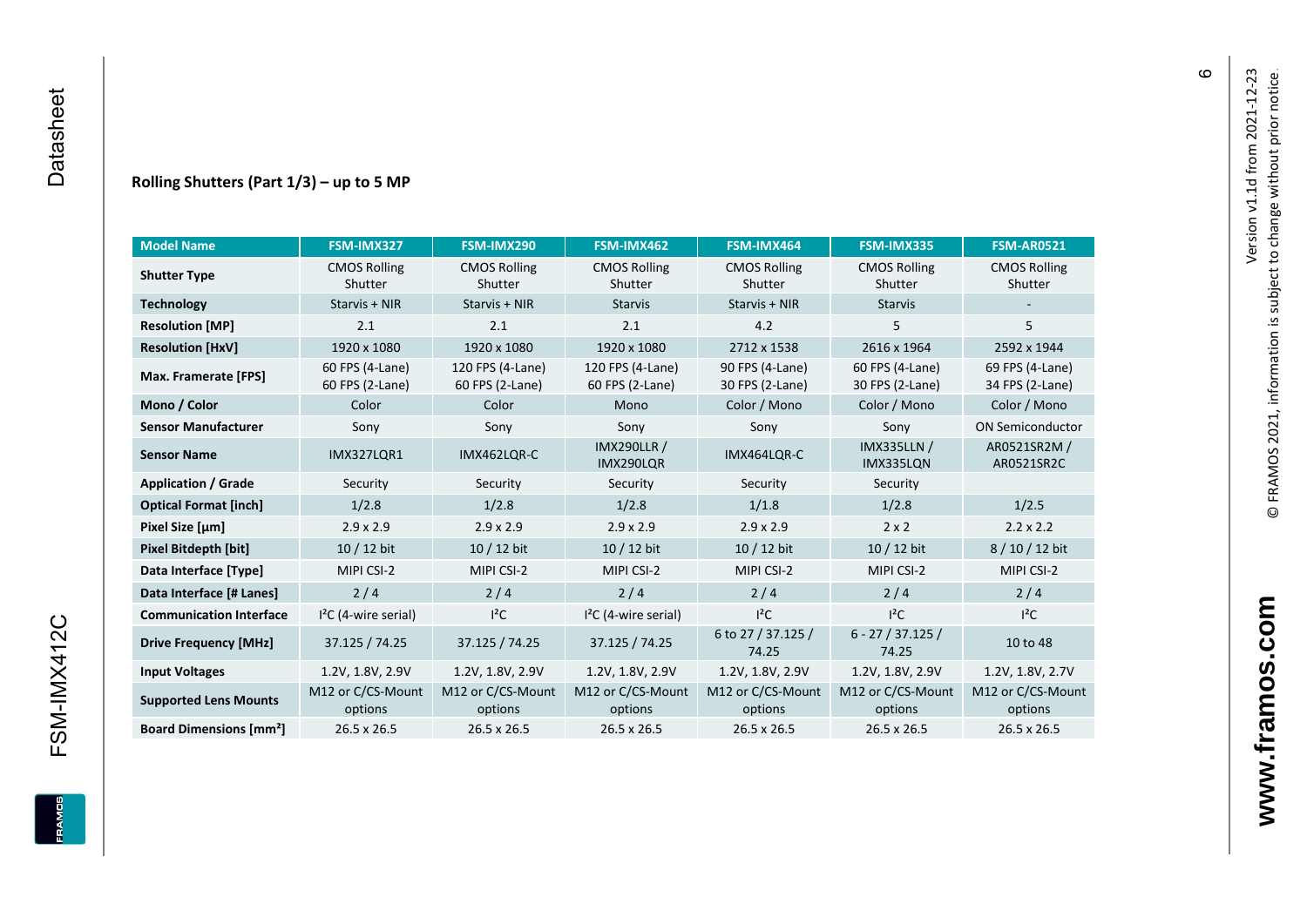#### **Rolling Shutters (Part 2/ 3 ) – 8 MP**

| <b>Model Name</b>                                     | FSM-IMX334                      | FSM-IMX485                                                       | <b>FSM-IMX585</b>                    | FSM-IMX678                         | <b>FSM-IMX415</b>                  | <b>FSM-IMX715</b>                  |
|-------------------------------------------------------|---------------------------------|------------------------------------------------------------------|--------------------------------------|------------------------------------|------------------------------------|------------------------------------|
| <b>CMOS Rolling</b><br><b>Shutter Type</b><br>Shutter |                                 | <b>CMOS Rolling</b><br><b>CMOS Rolling</b><br>Shutter<br>Shutter |                                      | <b>CMOS Rolling</b><br>Shutter     | <b>CMOS Rolling</b><br>Shutter     | <b>CMOS Rolling</b><br>Shutter     |
| <b>Technology</b>                                     | <b>Starvis</b>                  | Starvis + NIR                                                    | Starvis2                             | Starvis2                           | Starvis + NIR                      | Starvis + NIR                      |
| <b>Resolution [MP]</b>                                | 8.3                             | 8.3                                                              | 8.3                                  | 8.3                                | 8.4                                | 8.4                                |
| <b>Resolution [HxV]</b>                               | 3864 x 2180                     | 3864 x 2180                                                      | 3856 x 2180                          | 3856 x 2180                        | 3864 x 2192                        | 3864 x 2192                        |
| Max. Framerate [FPS]                                  | 60 FPS (4-Lane)                 | 72 FPS (4-Lane)<br>38 FPS (2-Lane)                               | 90.1 FPS (4-Lane)<br>30 FPS (2-Lane) | 72 FPS (4-Lane)<br>30 FPS (2-Lane) | 90 FPS (4-Lane)<br>44 FPS (2-Lane) | 90 FPS (4-Lane)<br>44 FPS (2-Lane) |
| Mono / Color                                          | Color / Mono                    | Color                                                            | Color                                | Color / Mono                       | Color                              | Color                              |
| <b>Sensor Manufacturer</b>                            | Sony                            | Sony                                                             | Sony                                 | Sony                               | Sony                               | Sony                               |
| <b>Sensor Name</b>                                    | <b>IMX334LLR /</b><br>IMX334LQR | <b>IMX485LQJ</b>                                                 | IMX585AAQJ1-C                        | IMX678AAQR1                        | IMX415-AAQR                        | IMX715AAQR1                        |
| <b>Application / Grade</b>                            | Security                        | Security                                                         | Security                             | Security                           | Security                           | Security                           |
| <b>Optical Format [inch]</b>                          | 1/1.8                           | 1/1.2                                                            | 1/1.2                                | 1/1.8                              | 1/2.8                              | 1/2.8                              |
| Pixel Size [µm]                                       | $2 \times 2$                    | $2.9 \times 2.9$                                                 | $2.9 \times 2.9$                     | $2 \times 2$                       | $1.45 \times 1.45$                 | $1.45 \times 1.45$                 |
| Pixel Bitdepth [bit]                                  | 10 / 12 bit                     | 10 / 12 bit                                                      | 10 / 12 bit                          | $10/12$ bit                        | 10 / 12 bit                        | $10/12$ bit                        |
| Data Interface [Type]                                 | MIPI CSI-2                      | MIPI CSI-2                                                       | MIPI CSI-2                           | MIPI CSI-2                         | MIPI CSI-2                         | MIPI CSI-2                         |
| Data Interface [# Lanes]                              | $\overline{4}$                  | 2/4                                                              | 2/4                                  | 2/4                                | 2/4                                | 2/4                                |
| <b>Communication Interface</b>                        | $I^2C$                          | $I^2C$                                                           | $I^2C$                               | $I^2C$                             | $I^2C$                             | $I^2C$                             |
| <b>Drive Frequency [MHz]</b>                          | $6 - 27 / 37.125 /$<br>74.25    | 6 to 27 / 37.125 /<br>74.25                                      | 6 to 27 / 37.125 /<br>72/74.25       | $6 - 27 / 37.125 /$<br>74.25       | 24 / 27 / 37.125 /<br>72 / 74.25   | 24 / 27 / 37.125 /<br>72 / 74.25   |
| <b>Input Voltages</b>                                 | 1.2V, 1.8V, 2.9V                | 1.2V, 1.8V, 2.9V                                                 | 1.1V, 1.8V, 3.3V                     | 1.1V, 1.8V, 3.3V                   | 1.1V, 1.8V, 2.9V                   | 1.1V, 1.8V, 2.9V                   |
| <b>Supported Lens Mounts</b>                          | M12 or C/CS-<br>Mount options   | C/CS-Mount option                                                | C/CS-Mount option                    | M12 or C/CS-<br>Mount options      | M12 or C/CS-<br>Mount options      | M12 or C/CS-<br>Mount options      |
| <b>Board Dimensions [mm<sup>2</sup>]</b>              | 26.5 x 26.5                     | $26.5 \times 26.5$                                               | 26.5 x 26.5                          | $26.5 \times 26.5$                 | 26.5 x 26.5                        | 26.5 x 26.5                        |

 $\overline{r}$ 

FSM-IMX412C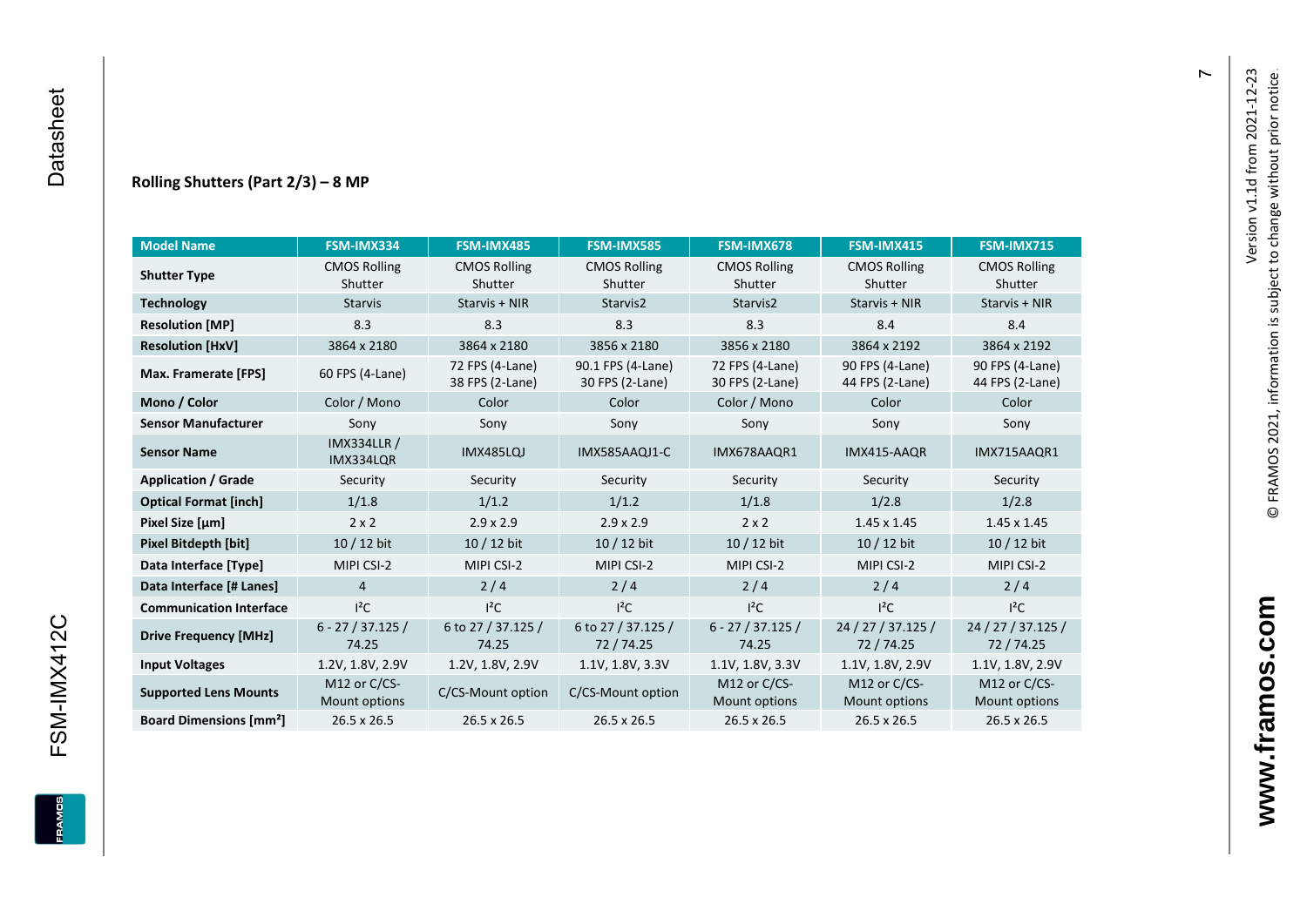| <b>Model Name</b>                        | FSM-IMX412                               | FSM-IMX577                               | FSM-IMX477                               | <b>FSM-AR1335</b>                    | FSM-IMX283                  |
|------------------------------------------|------------------------------------------|------------------------------------------|------------------------------------------|--------------------------------------|-----------------------------|
| <b>Shutter Type</b>                      | <b>CMOS Rolling Shutter</b>              | <b>CMOS Rolling Shutter</b>              | <b>CMOS Rolling Shutter</b>              | <b>CMOS Rolling Shutter</b>          | <b>CMOS Rolling Shutter</b> |
| <b>Technology</b>                        | <b>Starvis</b><br><b>Starvis</b>         |                                          | <b>Starvis</b>                           |                                      | <b>Starvis</b>              |
| <b>Resolution [MP]</b>                   | 12.3                                     | 12.3                                     | 12.3                                     | 13.1                                 | 20.2                        |
| <b>Resolution [HxV]</b>                  | 4056 x 3040                              | 4056 x 3040                              | 4056 x 3040                              | 4208 x 3120                          | 5496 x 3694                 |
| Max. Framerate [FPS]                     | 59.9 FPS (4-Lane)<br>30 FPS (2-Lane)     | 59.9 FPS (4-Lane)<br>30 FPS (2-Lane)     | 59.9 FPS (4-Lane)<br>30 FPS (2-Lane)     | 27.2 FPS (4-Lane)<br>13 FPS (2-Lane) | 24.7 FPS (4-Lane)           |
| Mono / Color                             | Color                                    | Color                                    | Color                                    | Color                                | Color                       |
| <b>Sensor Manufacturer</b>               | Sony                                     | Sony                                     | Sony                                     | <b>ON Semiconductor</b>              | Sony                        |
| <b>Sensor Name</b>                       | IMX412-AACK                              | IMX477-AAPK                              | IMX577-AACK                              | AR1335CSSM /<br>AR1335CSSC           | <b>IMX283CQJ</b>            |
| <b>Application / Grade</b>               | Security                                 | Security                                 | Security                                 | Industrial                           | Audio/Video                 |
| <b>Optical Format [inch]</b>             | 1/2.3                                    | 1/2.3                                    | 1/2.3                                    | 1/3.2                                | $\mathbf{1}$                |
| Pixel Size [µm]                          | $1.55 \times 1.55$                       | $1.55 \times 1.55$                       | $1.55 \times 1.55$                       | $1.1 \times 1.1$                     | $2.4 \times 2.4$            |
| Pixel Bitdepth [bit]                     | $10/12$ bit                              | 8/10/12 bit                              | 8 / 10 / 12 bit                          | 8 / 10 bit                           | 10 / 12 bit                 |
| Data Interface [Type]                    | MIPI CSI-2                               | MIPI CSI-2                               | MIPI CSI-2                               | MIPI CSI-2                           | MIPI CSI-2                  |
| Data Interface [# Lanes]                 | 2/4                                      | 2/4                                      | 2/4                                      | 2/4                                  | $\overline{4}$              |
| <b>Communication Interface</b>           | $I2C$ (CCI)                              | $I2C$ (CCI)                              | $I2C$ (CCI)                              | $l^2C$                               | $l^2C$                      |
| <b>Drive Frequency [MHz]</b>             | 6/12/18/27                               | 6 to 27                                  | 6 to 27                                  | 6 to 48                              | 6 to 27                     |
| <b>Input Voltages</b>                    | 1.05V, 1.8V, 2.75V                       | 1.05V, 1.8V, 2.8V                        | 1.05V, 1.8V, 2.8V                        | 1.2V, 1.8V, 2.7V                     | 1.2V, 1.8V, 2.9V            |
| <b>Supported Lens Mounts</b>             | M <sub>12</sub> or<br>C/CS-Mount options | M <sub>12</sub> or<br>C/CS-Mount options | M <sub>12</sub> or<br>C/CS-Mount options | M12 or<br>C/CS-Mount options         | C/CS-Mount option           |
| <b>Board Dimensions [mm<sup>2</sup>]</b> | 26.5 x 26.5                              | 26.5 x 26.5                              | 26.5 x 26.5                              | 26.5 x 26.5                          | 26.5 x 26.5                 |

FRAMOS

 $\infty$ 

www.framos.com **www.framos.com**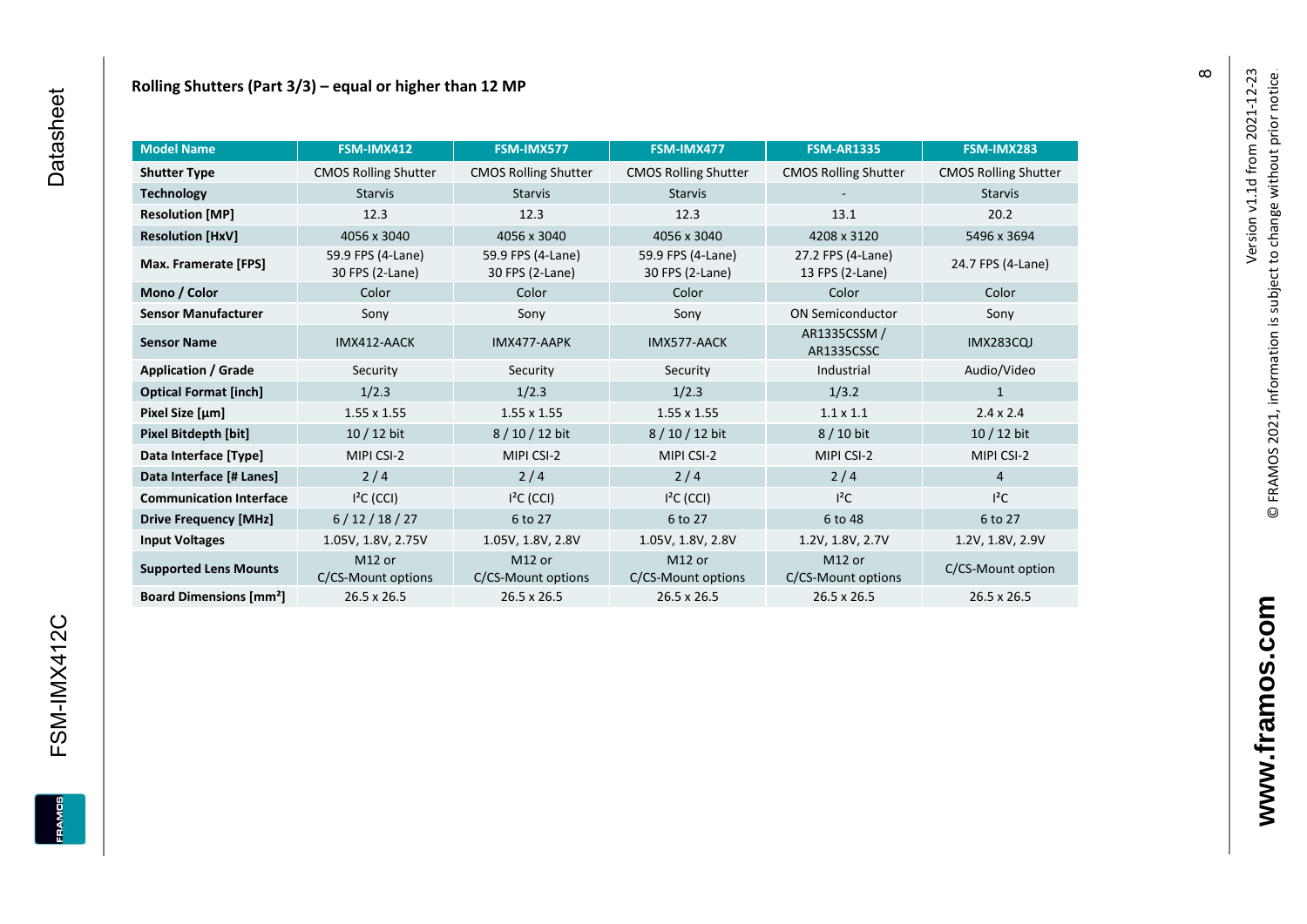<span id="page-10-0"></span>FSM-IMX412C

**EDWARE** 

### **[1.2.2](#page-0-7) Sub -LVDS, SLVS and SLVS -EC Modules**

| <b>Model Name</b>                        | FSM-IMX264                 | FSM-IMX304                 | FSM-IMX530                                            |
|------------------------------------------|----------------------------|----------------------------|-------------------------------------------------------|
| <b>Shutter Type</b>                      | <b>CMOS Global Shutter</b> | <b>CMOS Global Shutter</b> | <b>CMOS Global Shutter</b>                            |
| <b>Technology</b>                        | Pregius (Gen2)             | Pregius (Gen2)             | Pregius S (Gen4)                                      |
| <b>Resolution [MP]</b>                   | 5.1                        | 12.4                       | 24.5                                                  |
| <b>Resolution [HxV]</b>                  | 2464 x 2056                | 4112 x 3008                | 5328 x 4608                                           |
| Max. Framerate [FPS]                     | CSI-2: 35.7 FPS (4-Lane)   | CSI-2: 23.4 FPS (4-Lane)   | SLVS-EC: 106.9 FPS (8-Lane)<br>CSI-2: 30 FPS (4-Lane) |
| Mono / Color                             | Color / Mono               | Color / Mono               | Color / Mono                                          |
| <b>Sensor Manufacturer</b>               | Sony                       | Sony                       | Sony                                                  |
| <b>Sensor Name</b>                       | IMX264LLR / IMX264LQR      | IMX304LLR / IMX304LQR      | IMX530-AAMJ / IMX530-AAQJ                             |
| <b>Application / Grade</b>               | Industrial                 | Industrial                 | Industrial                                            |
| <b>Optical Format [inch]</b>             | 2/3                        | 1.1                        | 1.2                                                   |
| Pixel Size [µm]                          | $3.45 \times 3.45$         | $3.45 \times 3.45$         | $2.74 \times 2.74$                                    |
| Pixel Bitdepth [bit]                     | 12 bit                     | 12 bit                     | $8/10/12$ bit                                         |
| Data Interface [Type]                    | SubLVDS                    | SubLVDS                    | SLVS, SLVS-EC                                         |
| Data Interface [# Lanes]                 | 4                          | 4/8                        | 1/2/4/8                                               |
| <b>Communication Interface</b>           | $I2C$ (4-wire serial)      | $I2C$ (4-wire serial)      | $I2C$ (4-wire serial)                                 |
| <b>Drive Frequency [MHz]</b>             | 37.125 / 54 / 74.25        | 37.125 / 54 / 74.25        | 37.125 / 54 / 74.25                                   |
| <b>Input Voltages</b>                    | 1.2V, 1.8V, 3.3V           | 1.2V, 1.8V, 3.3V           | 1.1V, 1.8V, 2.9V, 3.3V                                |
| <b>Supported Lens Mounts</b>             | C/CS-Mount option          | C/CS-Mount option          | C/CS-Mount option                                     |
| <b>Board Dimensions [mm<sup>2</sup>]</b> | 28 x 28                    | 28 x 28                    | 28 x 28                                               |

თ

**www.framos.com**

www.framos.com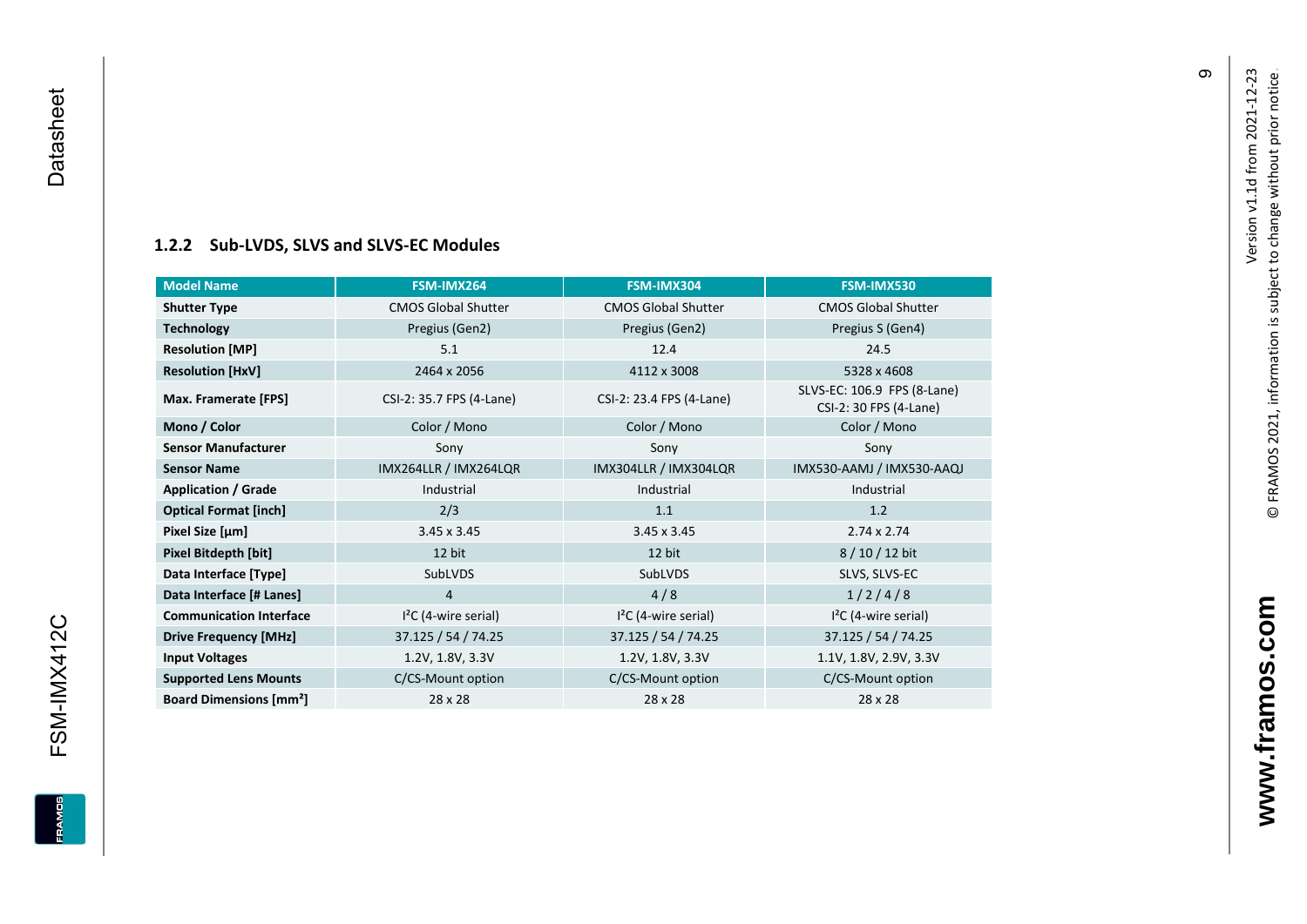# <span id="page-11-0"></span>**2 Software Package and Drivers**

As FRAMOS we know that the getting started with a new technology is the biggest challenge. The idea behind the Software Package is to enable embedded software engineers to get quickly to a streaming system and provide at the same time all tools that are needed to extend and adapt it according the individual needs of the application.

#### **What the software package and driver are:**

- A reference for a custom sensor implementation
- Demonstrating how to use the required interfaces
- Demonstrating how to communicate with the image sensor
- Demonstrating how to generaly initialize and configure the image sensor
- Provide initial image streaming output to the user space
- Demonstrating how to run basic image processing on pixel data

#### **Supported Processor Platforms**

The table below shows which platforms are supported by the standard driver package, and how many FSMs can at maximum be operated in parallel.

| <b>Sensor Module</b> | <b>NVIDIA</b><br><b>Jetson TX2</b> | <b>NVIDIA</b><br><b>AGX Xavier</b> | <b>NVIDIA</b><br><b>Jetson Nano,</b><br><b>TX2 NX, Xavier</b><br><b>NX</b> | <b>DragonBoard</b><br>410c | 96Boards<br><b>Consumer</b><br><b>Edition</b> | <b>Xilinx</b><br><b>Development</b><br><b>Boards</b> |  |
|----------------------|------------------------------------|------------------------------------|----------------------------------------------------------------------------|----------------------------|-----------------------------------------------|------------------------------------------------------|--|
| <b>FSM-AR0144</b>    | 4                                  |                                    | $\overline{2}$                                                             |                            |                                               |                                                      |  |
| <b>FSM-AR0521</b>    | $\overline{4}$                     |                                    | $\overline{2}$                                                             | $\overline{2}$             |                                               |                                                      |  |
| <b>FSM-AR1335</b>    | 4                                  |                                    | $\overline{2}$                                                             |                            |                                               |                                                      |  |
| FSM-HDP230           | $\overline{4}$                     | $\overline{4}$                     | $\overline{2}$                                                             |                            |                                               |                                                      |  |
| FSM-IMX264           | $\overline{2}$                     | $\overline{4}$                     | $\overline{\phantom{a}}$                                                   |                            |                                               |                                                      |  |
| FSM-IMX283           | $\overline{2}$                     | $\overline{4}$                     | $\overline{\phantom{a}}$                                                   |                            |                                               |                                                      |  |
| FSM-IMX290           | 4                                  |                                    | $\overline{2}$                                                             | $\overline{2}$             |                                               |                                                      |  |
| FSM-IMX296           | 4                                  |                                    | $\overline{2}$                                                             | $\overline{2}$             |                                               |                                                      |  |
| FSM-IMX297           | 4                                  |                                    | $\overline{2}$                                                             |                            |                                               |                                                      |  |
| FSM-IMX304           | $\overline{2}$                     | $\overline{4}$                     | $\overline{\phantom{a}}$                                                   |                            |                                               |                                                      |  |
| FSM-IMX327           | 4                                  |                                    | $\overline{2}$                                                             | $\overline{2}$             | HW only, driver development                   |                                                      |  |
| FSM-IMX334           | $\overline{2}$                     | $\overline{4}$                     | $\overline{\phantom{a}}$                                                   |                            |                                               |                                                      |  |
| FSM-IMX335           | 4                                  |                                    | $\overline{2}$                                                             |                            | on project basis.                             |                                                      |  |
| FSM-IMX412           | $\overline{4}$                     |                                    | $\overline{2}$                                                             | $\overline{2}$             |                                               |                                                      |  |
| FSM-IMX415           | 4                                  |                                    | $\overline{2}$                                                             |                            |                                               |                                                      |  |
| FSM-IMX462           | $\overline{\mathbf{4}}$            |                                    | $\overline{2}$                                                             |                            |                                               |                                                      |  |
| FSM-IMX464           | $\overline{4}$                     |                                    | $\overline{2}$                                                             |                            |                                               |                                                      |  |
| FSM-IMX477           | $\overline{4}$                     |                                    | $\overline{2}$                                                             |                            |                                               |                                                      |  |
| FSM-IMX485           | $\overline{4}$                     |                                    | $\overline{2}$                                                             |                            |                                               |                                                      |  |
| FSM-IMX565           | $\overline{4}$                     |                                    | $\overline{2}$                                                             |                            |                                               |                                                      |  |
| FSM-IMX577           | $\overline{4}$                     |                                    | $\overline{2}$                                                             |                            |                                               |                                                      |  |
| FSM-IMX585           | $\overline{4}$                     |                                    | $\overline{2}$                                                             |                            |                                               |                                                      |  |
| FSM-IMX678           | 4                                  |                                    | $\overline{2}$                                                             |                            |                                               |                                                      |  |
| FSM-IMX715           | $\overline{4}$                     |                                    | $\overline{2}$                                                             |                            |                                               |                                                      |  |
| FSM-IMX530           | $\overline{2}$                     | $\overline{4}$                     |                                                                            |                            |                                               | 1 <sup>1</sup>                                       |  |

*Table 1: Ecosystem Software Package - Supported number of FSMs per processing board*

<sup>1</sup> SLVS-EC based FPGA reference implementation as part of the SLVS-EC RX IP Core offering.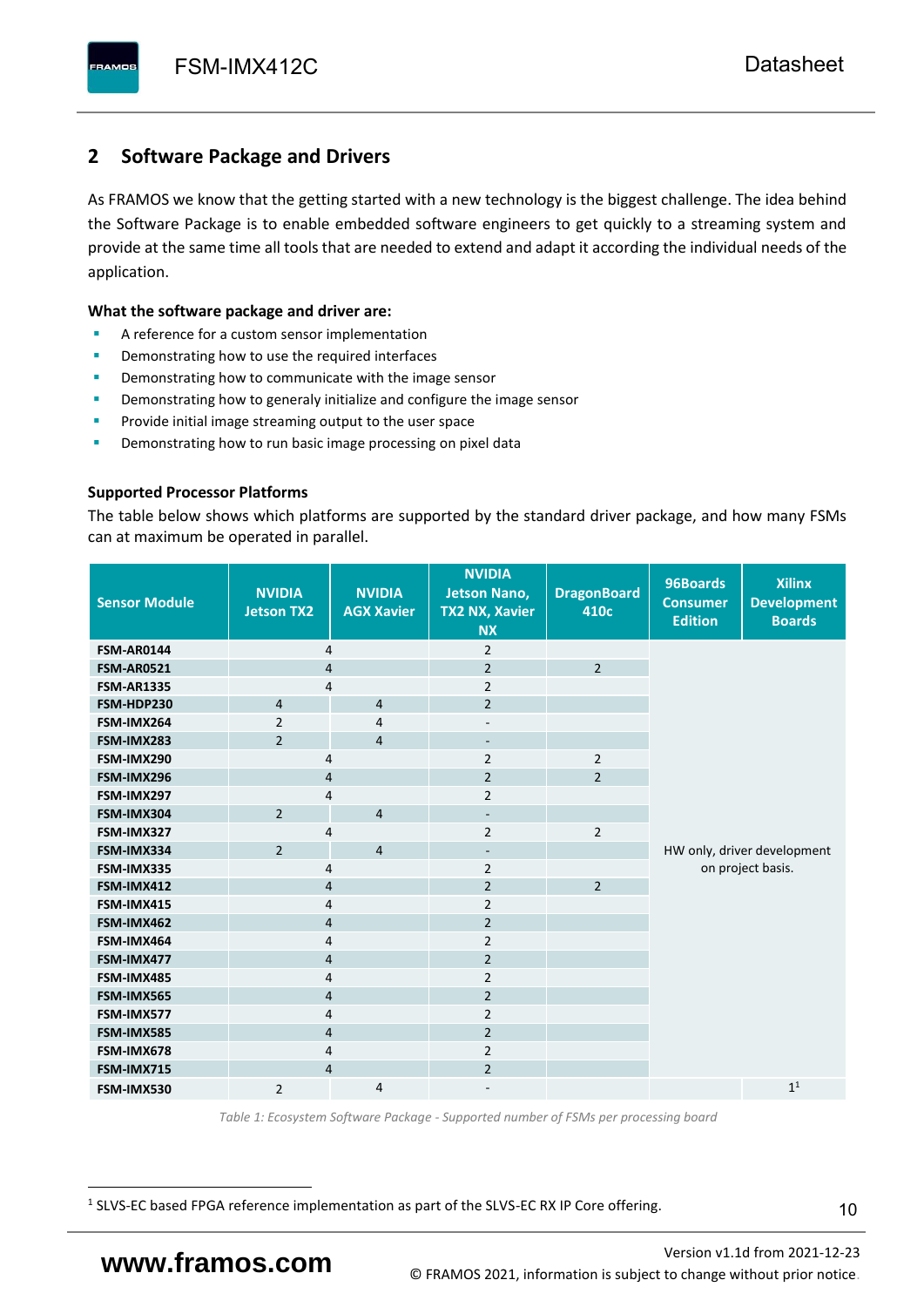### <span id="page-12-0"></span>**2.1 Reference Software: NVIDIA Jetson Family**

The software package provided with the Development Kits of the FRAMOS Sensor Module Ecosystem provided for NVIDIA Jetson platforms provides a reference implementation of sensor and device drivers for MIPI CSI-2. It contains a minimum feature set demonstrating how to utilize the platform specific data interface and communication implementation, as well as the initialization of the image sensor and implementation of basic features.

#### **Package Content:**

- Platform and device drivers with Linux for Tegra Support
- V4L2 based subdevice drivers (low-level C API)
- Streamlined V4L2 library (LibSV) providing generic C/C++ API
- Display Examples:
	- OpenCV (Software)
	- LibArgus (Hardware)

#### **Supported Devices:**

- **NVIDIA Jetson Nano Developer Kit (B01)**
- **NVIDIA Jetson TX2 Developer Kit**
- NVIDIA Jetson TX2 NX Developer Kit
- **NVIDIA Jetson Xavier NX Developer Kit**
- **NVIDIA Jetson AGX Xavier Developer Kit**

## <span id="page-12-1"></span>**2.1.1 Platform and Sensor Device Drivers**

The driver divides into two main parts that are configured in separate ways – the Image Modes and the General Features of the image sensor.

#### **Image Modes**

These are major attributes that have impact to the image data stream formatting. They require a static preconfiguration within the device tree (DT):

- Image / streaming resolution
- Pixel format / bit depth
- Data rate / lane configuration

Each driver provides access to  $3 - 5$  pre-built configurations, reflecting the main operation modes of the imager. Beside the full resolution, that is always available, they allow to receive image streams in common video resolutions like VGA, Full HD and UHD as they are supported or make sense by the imagers, and utilize sensor features like ROI and binning.

They act as an example for implementation and usage and are available as source. Due to the size limitation of the device tree, it is not possible to integrate an extensive set of options.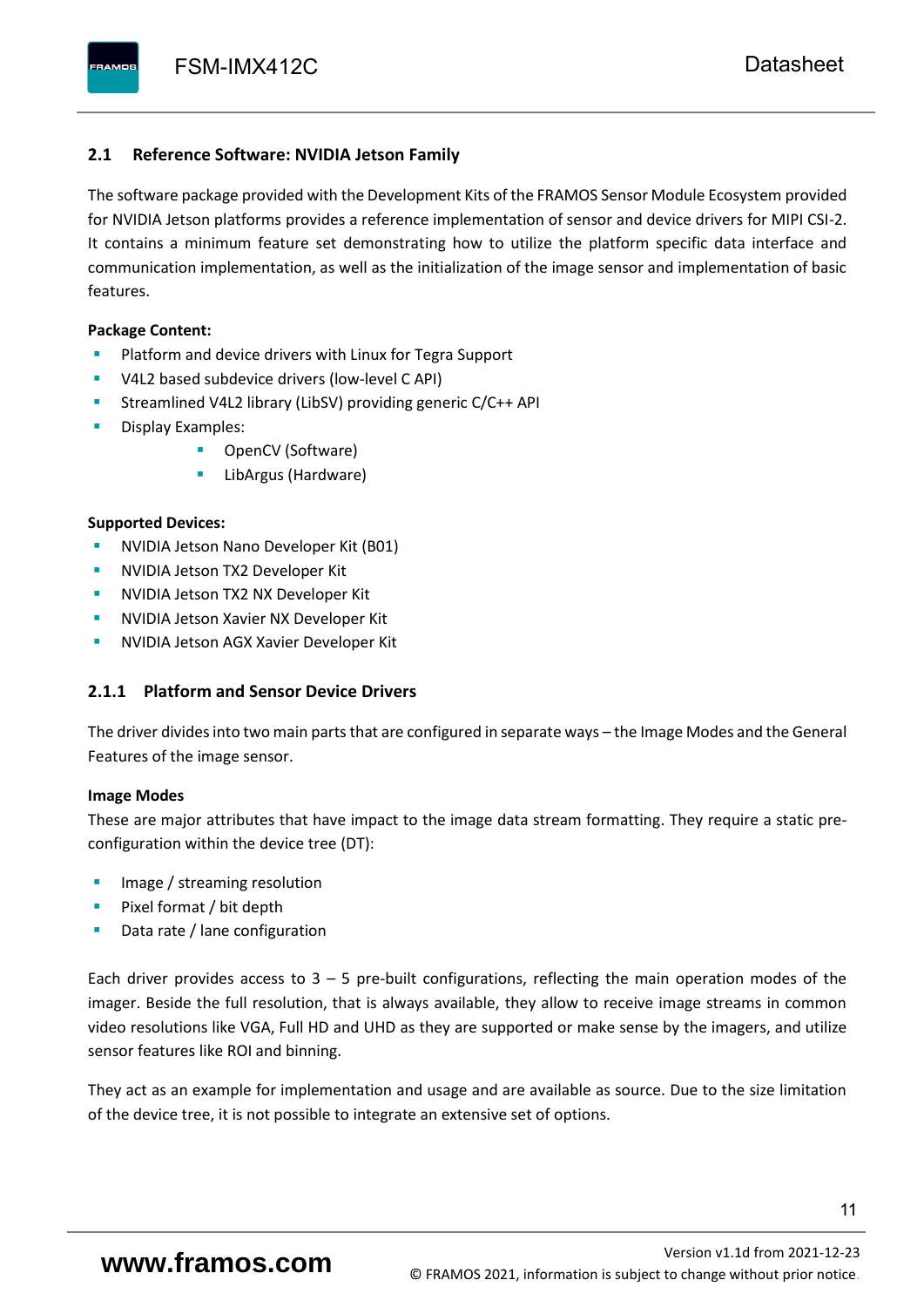#### **General Features**

These are attributes of the image sensor that do not manipulate the data stream formatting. The drivers provided with the Software Pack integrate the sensor features as shown in the table below.

| <b>Pre-Implemented</b><br><b>Features per</b><br><b>Model</b> | Gain (Analog / Digital) | <b>Frame Rate</b> | Exposure Time | Flip / Mirror | <b>IS Mode (Master / Slave)</b> | Sensor Mode ID | <b>Test Pattern Output</b> | <b>Black Level</b> | <b>HDR Output</b> | <b>Broadcast</b> | Data Rate | <b>Synchronizing Master</b> |                           |
|---------------------------------------------------------------|-------------------------|-------------------|---------------|---------------|---------------------------------|----------------|----------------------------|--------------------|-------------------|------------------|-----------|-----------------------------|---------------------------|
| <b>FSM-AR0144</b>                                             |                         |                   |               |               |                                 |                |                            |                    |                   |                  |           |                             |                           |
| <b>FSM-AR0521</b>                                             |                         |                   |               |               |                                 |                |                            |                    |                   |                  |           |                             |                           |
| <b>FSM-AR1335</b>                                             |                         |                   |               |               |                                 |                |                            |                    |                   |                  |           |                             |                           |
| FSM-HDP230                                                    |                         |                   |               |               |                                 |                |                            |                    |                   |                  |           |                             |                           |
| FSM-IMX264                                                    |                         |                   |               |               |                                 |                |                            |                    |                   |                  |           |                             |                           |
| FSM-IMX283                                                    |                         |                   |               |               |                                 |                |                            |                    |                   |                  |           |                             |                           |
| FSM-IMX290                                                    |                         |                   |               |               |                                 |                |                            |                    |                   |                  |           |                             |                           |
| FSM-IMX296                                                    |                         |                   |               |               |                                 |                |                            |                    |                   |                  |           |                             |                           |
| FSM-IMX297                                                    |                         |                   |               |               |                                 |                |                            |                    |                   |                  |           |                             |                           |
| FSM-IMX304                                                    |                         |                   |               |               |                                 |                |                            |                    |                   |                  |           |                             |                           |
| FSM-IMX327                                                    |                         |                   |               |               |                                 |                |                            |                    |                   |                  |           |                             |                           |
| FSM-IMX334                                                    |                         |                   |               |               |                                 |                |                            |                    |                   |                  |           |                             |                           |
| FSM-IMX335                                                    |                         |                   |               |               |                                 |                |                            |                    |                   |                  |           |                             |                           |
| FSM-IMX412                                                    |                         |                   |               |               |                                 |                |                            |                    |                   |                  |           |                             |                           |
| FSM-IMX415                                                    |                         |                   |               |               |                                 |                |                            |                    |                   |                  |           |                             |                           |
| FSM-IMX462                                                    |                         |                   |               |               |                                 |                |                            |                    |                   |                  |           |                             | V4L (libsv) and libargus  |
| FSM-IMX464                                                    |                         |                   |               |               |                                 |                |                            |                    |                   |                  |           |                             | V4L (libsv)               |
| FSM-IMX477                                                    |                         |                   |               |               |                                 |                |                            |                    |                   |                  |           |                             | Not Supported/Implemented |
| FSM-IMX485                                                    |                         |                   |               |               |                                 |                |                            |                    |                   |                  |           |                             |                           |
| FSM-IMX530                                                    |                         |                   |               |               |                                 |                |                            |                    |                   |                  |           |                             |                           |
| FSM-IMX565                                                    |                         |                   |               |               |                                 |                |                            |                    |                   |                  |           |                             |                           |
| FSM-IMX577                                                    |                         |                   |               |               |                                 |                |                            |                    |                   |                  |           |                             |                           |
| FSM-IMX565                                                    |                         |                   |               |               |                                 |                |                            |                    |                   |                  |           |                             |                           |
| FSM-IMX585                                                    |                         |                   |               |               |                                 |                |                            |                    |                   |                  |           |                             |                           |
| FSM-IMX678                                                    |                         |                   |               |               |                                 |                |                            |                    |                   |                  |           |                             |                           |
| FSM-IMX715                                                    |                         |                   |               |               |                                 |                |                            |                    |                   |                  |           |                             |                           |

*Table 2: Supported sensor features on NVIDIA Jetson Family*

Further features, as they are supported by the image sensor, can be integrated into the driver sources using the image sensor datasheet.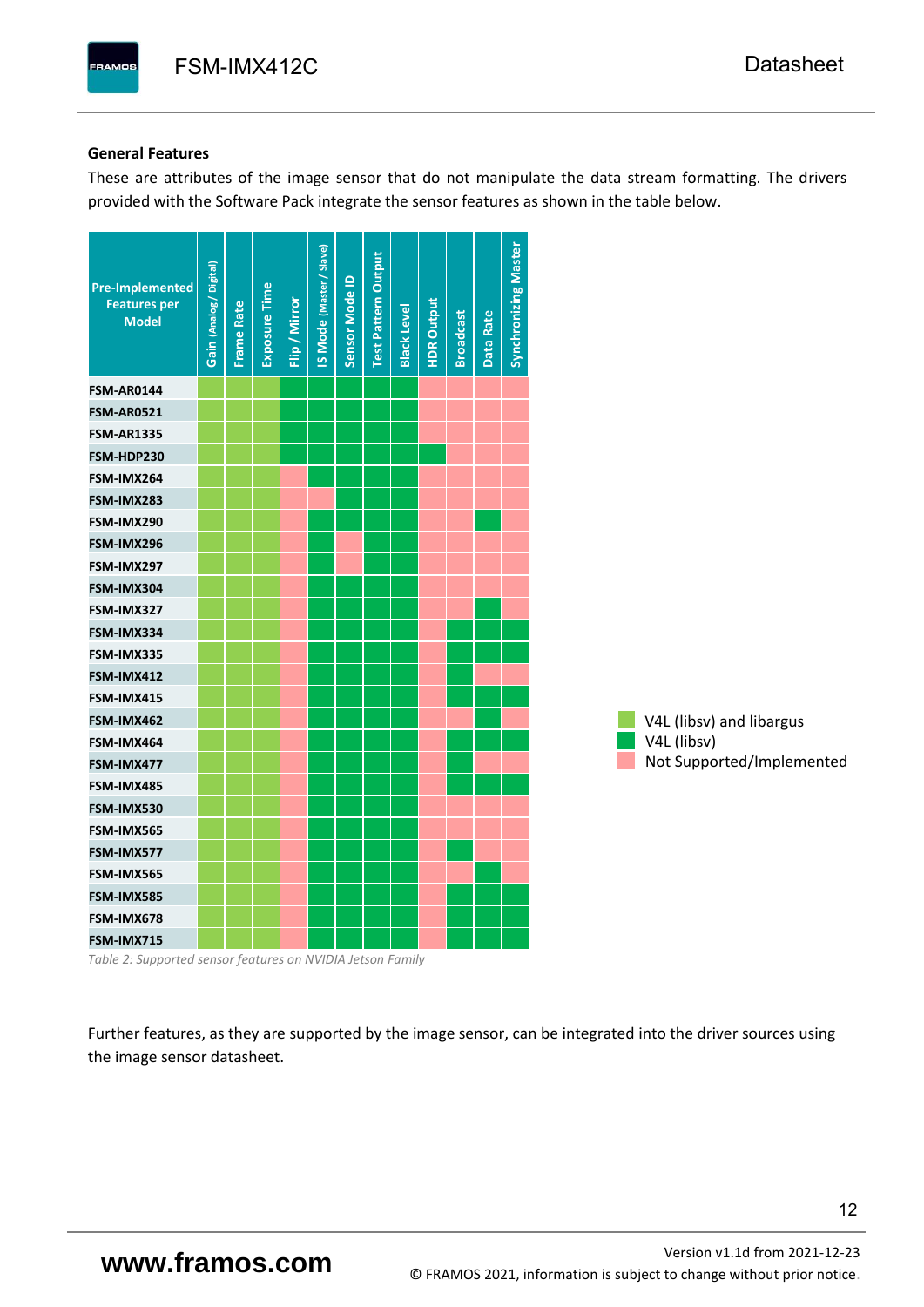# <span id="page-14-0"></span>**2.1.2 Image Pre-Processing Examples**

The provided image processing examples show the general mechanisms of data handling for an image processing using 3<sup>rd</sup>-party libraries. The OpenCV example provides data that is raw (mono) or demosaiced (color) and not further optimized for visual experience, while the LibArgus examples leverages the discrete ISP (Image Signal Processor) inside the Jetson SoC to optimize image reproduction.

# **Argus Camera Example:**

- Using hard ISP in NVIDIA Jetson SoCs, most performant option for image preprocessing
- Only applicable for color sensors (color processing can't be disabled)
- Most performant option
- Utilizing libArgus closed source library, support and tuning on individual basis through FRAMOS
- Example Implementation: Shows Demo Tuning per FSM Devkit

|                               | <b>Xavier</b><br>(AGX, NX) | Tegra X2<br>(TX2, TX2 NX) | Tegra X1<br>(TX1, Nano) |
|-------------------------------|----------------------------|---------------------------|-------------------------|
|                               | <b>Performance</b>         |                           |                         |
| Max. # of streams through ISP | 16                         | 12                        | 6                       |
| Pixel Bandwidth (max.)        | 2 Gpix/s                   | $1.4$ Gpix/s              | $1.4$ Gpix/s            |
| Image Resolution (max.)       | 64 MP                      | 24 MP                     | 24 MP                   |
| Image Width (max.)            | 6144 px                    | 6144 px                   | 6144 px                 |

*Table 3: ISP capabilities / limitations of NVIDIA Jetson Family*

The software package provided with our FSM Devkits contains a functionally and performance limited example configuration for the Jetson ISP. The configuration is sensor and lens related and demonstrates the combination of our standard kit in environments that are illuminated with fluorescent light, like in office or laboratory.

| <b>Supported Features in Default Configuration</b>                |                                             |  |  |  |  |  |  |
|-------------------------------------------------------------------|---------------------------------------------|--|--|--|--|--|--|
| Lens Considered (Type)                                            | Yes (Devkit Lens)                           |  |  |  |  |  |  |
| IR Cut Filter (Type)                                              | Yes (650nm/50%)                             |  |  |  |  |  |  |
| <b>Sensor Configuration</b>                                       | <b>Driver Default</b>                       |  |  |  |  |  |  |
| <b>Demosaic</b>                                                   | Yes <sup>2</sup>                            |  |  |  |  |  |  |
| <b>Black Level Compensation</b>                                   | <b>Yes (Calibrated)</b>                     |  |  |  |  |  |  |
| <b>Bad Pixel Correction</b>                                       | <b>Yes (Calibrated)</b>                     |  |  |  |  |  |  |
| <b>Color Correction</b>                                           | <b>Yes (Calibrated)</b>                     |  |  |  |  |  |  |
| Auto White Balance (A, TL84, D65)                                 | Limited (Calibrated for TL84 only)          |  |  |  |  |  |  |
| <b>Manual White Balancing</b>                                     | Limited (Not Calibrated)                    |  |  |  |  |  |  |
| Lens Shading / Falloff Correction                                 | Limited (Calibrated for Devkit lens)        |  |  |  |  |  |  |
| <b>Noise Reduction</b>                                            | Limited (Not Calibrated)                    |  |  |  |  |  |  |
| <b>Sharpening</b>                                                 | Limited (Not Calibrated)                    |  |  |  |  |  |  |
| Auto Exposure, Gain, Gamma,<br><b>Color/Tone, Contrast Tuning</b> | <b>Requires Application Specific Tuning</b> |  |  |  |  |  |  |

*Table 4: Default tuning of NVIDIA Jetson, supplied with FSM Devkits*

<sup>&</sup>lt;sup>2</sup> Demosaicing is always active and can't be disabled. For monochrome sensors refer to libSV to bypass the ISP.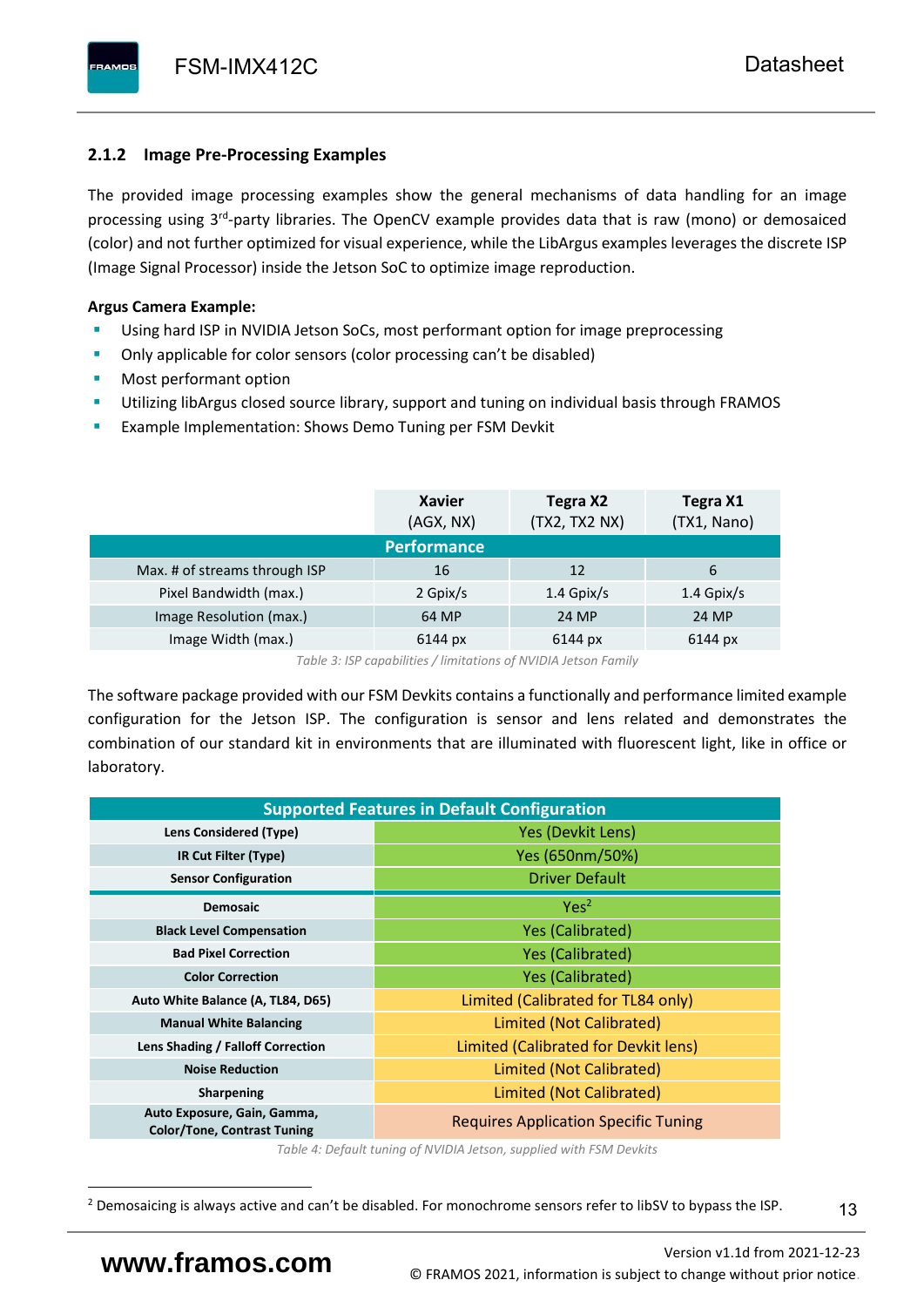To archive best performance and stable results also in variable lighting conditions, a fully featured calibration will be required. As NVIDIA camera partner, FRAMOS provides full ISP configurations for standard setups on request. Further, full custom calibration services considering lens and application specific requirements for sophisticated applications are provided on per project basis.

#### **OpenCV Example:**

- Open software library
- Easy to use and large feature set
- **•** Very resource hungry (CPU)
- Not recommended for pre-processing
- **Example Implementation: Demosaicing, Displaying**

Due to limited performance and extreme resource utilization, the image processing support utilizing the CPU will not be further enhanced.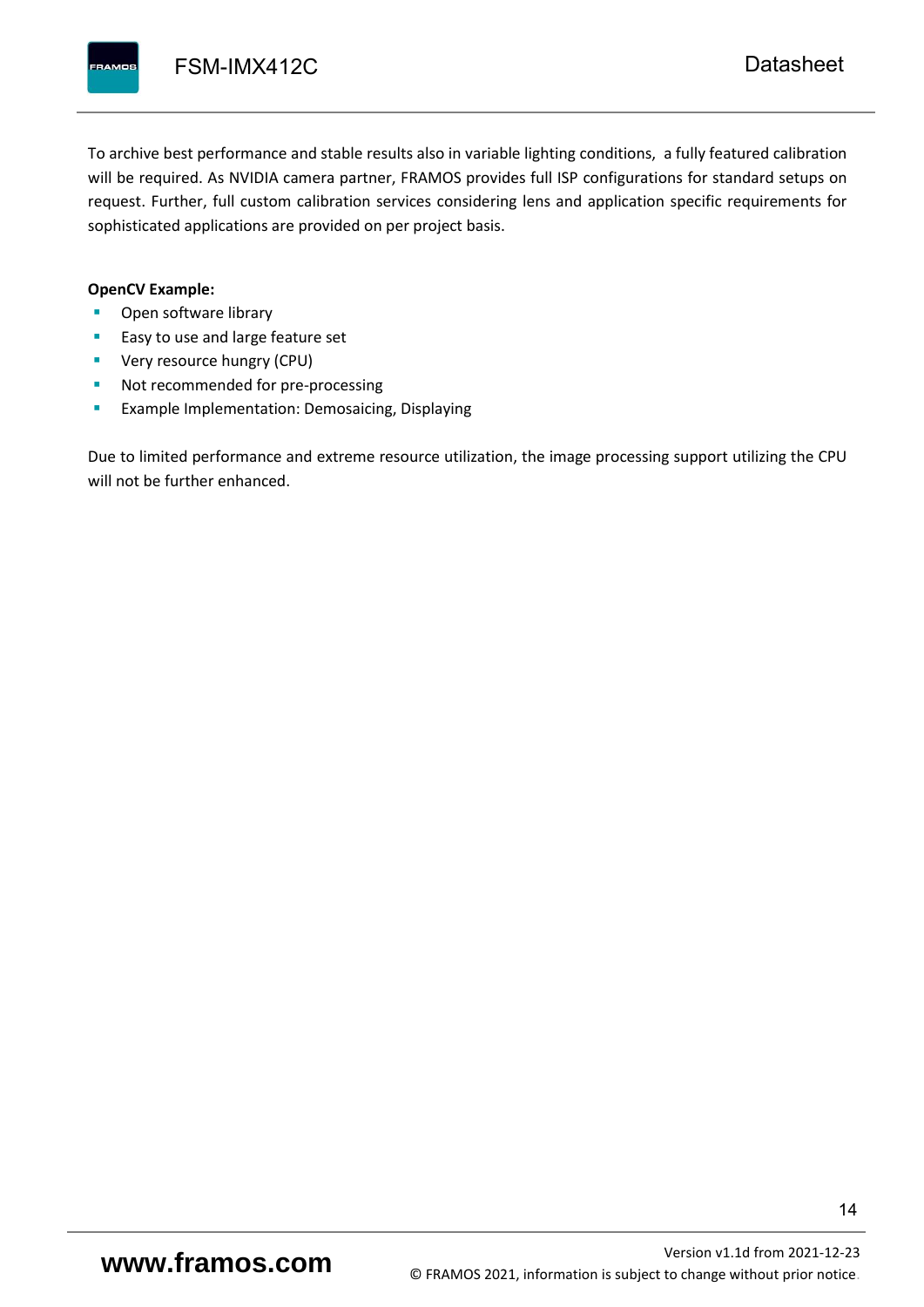# <span id="page-16-0"></span>**3 Ecosystem Compatibility Matrix**

# <span id="page-16-1"></span>**3.1 Hardware Support**

The following matrix shows the compatibility of FSMs, FSAs and FPAs to each other. The FSAs differentiate to each other by supplied voltages, power up sequence, generated clock (oscillator) and physical attributes.

| Item       | FSM-IMX577                                              | FSM-IMX290<br>FSM-IMX327<br>FSM-IMX334<br>FSM-IMX335<br>FSM-IMX412 FSM-IMX462<br>FSM-IMX477   FSM-IMX464<br><b>FSM-IMX485</b> | <b>FSM-IMX296</b><br><b>FSM-IMX297</b>                  | <b>FSM-AR0521</b><br><b>FSM-AR1335</b>                  | <b>FSM-IMX415</b>                                       | <b>FSM-IMX715 FSM-IMX283</b>               | <b>FSM-AR0144</b>                                       | FSM-HDP230                                              | <b>FSM-IMX565</b><br>FSM-IMX585<br><b>FSM-IMX678</b>    |
|------------|---------------------------------------------------------|-------------------------------------------------------------------------------------------------------------------------------|---------------------------------------------------------|---------------------------------------------------------|---------------------------------------------------------|--------------------------------------------|---------------------------------------------------------|---------------------------------------------------------|---------------------------------------------------------|
| FSA-FT1/A  | FPA-4.A/TXA<br>FPA-A/NVN<br>FPA-2.A/96B<br>FPA-ABC/XX13 |                                                                                                                               |                                                         |                                                         |                                                         |                                            |                                                         |                                                         |                                                         |
| FSA-FT3/A  |                                                         | FPA-4.A/TXA<br>FPA-A/NVN <sup>4</sup><br>FPA-2.A/96B<br>FPA-ABC/XX13                                                          |                                                         |                                                         |                                                         |                                            |                                                         |                                                         |                                                         |
| FSA-FT6/A  |                                                         |                                                                                                                               | FPA-4.A/TXA<br>FPA-A/NVN<br>FPA-2.A/96B<br>FPA-ABC/XX13 |                                                         |                                                         |                                            |                                                         |                                                         |                                                         |
| FSA-FT7/A  |                                                         |                                                                                                                               |                                                         | FPA-4.A/TXA<br>FPA-A/NVN<br>FPA-2.A/96B<br>FPA-ABC/XX13 |                                                         |                                            |                                                         |                                                         |                                                         |
| FSA-FT11/A |                                                         |                                                                                                                               |                                                         |                                                         | FPA-4.A/TXA<br>FPA-A/NVN<br>FPA-2.A/96B<br>FPA-ABC/XX13 |                                            |                                                         |                                                         |                                                         |
| FSA-FT12/A |                                                         |                                                                                                                               |                                                         |                                                         |                                                         | FPA-4.A/TXA<br>FPA-2.A/96B<br>FPA-ABC/XX13 |                                                         |                                                         |                                                         |
| FSA-FT13/A |                                                         |                                                                                                                               |                                                         |                                                         |                                                         |                                            | FPA-4.A/TXA<br>FPA-A/NVN<br>FPA-2.A/96B<br>FPA-ABC/XX13 |                                                         |                                                         |
| FSA-FT19/A |                                                         |                                                                                                                               |                                                         |                                                         |                                                         |                                            |                                                         | FPA-4.A/TXA<br>FPA-A/NVN<br>FPA-2.A/96B<br>FPA-ABC/XX13 |                                                         |
| FSA-FT26/A |                                                         |                                                                                                                               |                                                         |                                                         |                                                         |                                            |                                                         |                                                         | FPA-4.A/TXA<br>FPA-A/NVN<br>FPA-2.A/96B<br>FPA-ABC/XX13 |

### <span id="page-16-2"></span>**Sensor Modules with MIPI CSI-2 (D-PHY) Output**

*Table 5: Ecosystem Compatibility Matrix – Native CSI-2 (D-PHY) FSMs*

Version [v1.1d](#page-0-3) from 2021-12-23 **www.framos.com** © FRAMOS 2021, [information is subject to change without prior notice.](mailto:sales@framos.de)

<sup>&</sup>lt;sup>3</sup> Not verified, Xilinx Development Board with hard MIPI CSI-2 / D-PHY interface.

<sup>4</sup> FSM-IMX334 is not supported due to the sensor requiring 4-lanes MIPI.